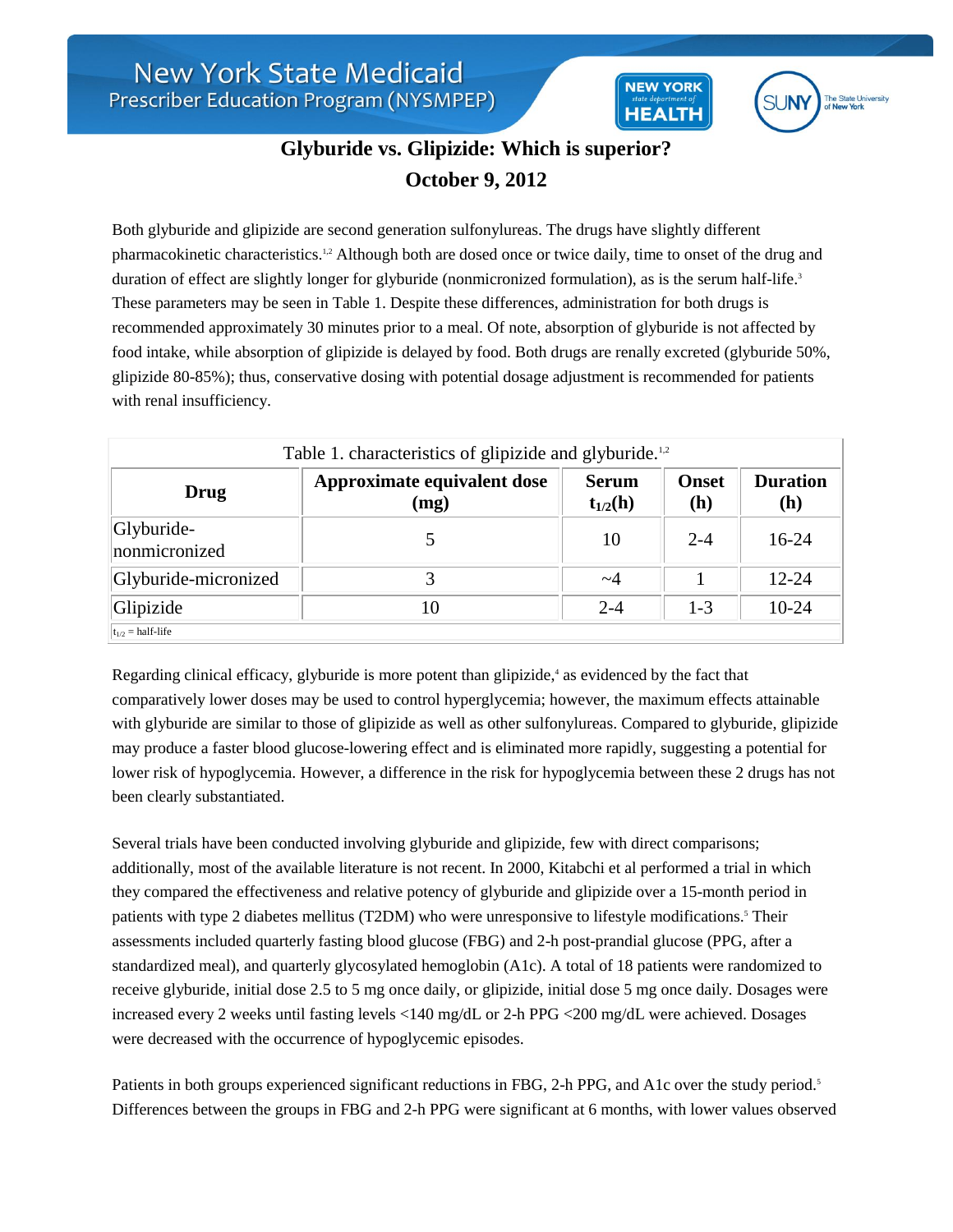## **New York State Medicaid** Prescriber Education Program (NYSMPEP)





in the glipizide group (FBG:  $-42.08 \text{ mg/dL}$ , p=0.021; 2-h PPG:  $-52.08 \text{ mg/dL}$ , p=0.033); however, over the 15month period, there were no significant differences between groups for these parameters. Regarding adverse events, there were 101 complaints of hypoglycemia in the glipizide group and 110 in the glyburide group – this difference was not statistically significant. All episodes were characterized as mild or moderate; neither group reported severe hypoglycemia. The investigators concluded that both drugs are effective in controlling hyperglycemia in patients with T2DM.

In a similar study, Birkeland et al evaluated differences among glipizide, glyburide, and placebo in glycemic control and insulin secretion in patients with T2DM over a 15-month period.<sup>6</sup> A total of 46 patients were included in this study. The investigators observed a comparable reduction in A1c levels in the groups treated with sulfonylureas, relative to placebo, throughout the study period. Both sulfonylureas were found to reduce postprandial glucose levels and increase fasting and postprandial insulin levels compared to placebo. Birkeland et al concluded that glyburide and glipizide were effective in achievement and maintenance of glycemic reduction and insulin secretion over a 15-month period.

In another study, Sami et al compared the effects of glipizide and glyburide on metabolic parameters including FBG and A1c in patients withT2DM who had manifested failure to first generation sulfonylurea therapy.<sup>7</sup> Patients had been receiving either chlorpropamide or tolazamide and were switched at the discretion of the physician to either glyburide 20 mg daily or glipizide 40 mg daily, both administered in 2 divided doses. Patients were monitored every 2 months for a total of 6 months. There were 55 patients included, of mean age 63 years (43 to 73 years) and with a mean duration of diabetes of 8 years (5 to 15 years). No significant changes were observed in FBG and A1c for the 29 patients on glipizide (FBG:  $209 \pm 31$  mg/dL vs.  $211 \pm 34$ mg/dL; A1c:  $12.3 \pm 2.1\%$  vs.  $11.7 \pm 1.8\%$ , p>0.05 for both) and 26 patients on glyburide (FBG:  $180 \pm 16$ ) mg/dL vs.  $184 \pm 20$  mg/dL; A1c:  $11.2 \pm 1.6$ % vs.  $11.0 \pm 1.5$ %, p>0.05 for both) over the study period. Although the investigators did not statistically analyze differences between the 2 treatment groups (i.e., glipizide vs. glyburide), they concluded that treatment with both agents was comparable and not superior to treatment with the first-generation sulfonylureas in this study.

Rosenstock et al compared the efficacy and safety of glyburide and glipizide in elderly patients with wellcontrolled T2DM.<sup>8</sup> Patients  $>65$  years of age with stable T2DM on a sulfonylurea for  $>3$  months prior to enrollment were included. At baseline, patients were subjected to a washout phase, after which they were randomized to receive glyburide 1.25 or 1.5 mg/d or glipizide 2.5 or 5 mg/d. Dosages were titrated over a 4- to 8-week period and maintenance doses then administered for a total of 4 months. Drug efficacy was assessed using FBG and A1c levels. A total of 139 patients were included in the study. Most patients in both treatment groups attained satisfactory glycemic control with no significant differences between groups in FBG or A1c at any time during the study. At the study endpoint, mean doses of glyburide and glipizide were 8.5 mg/d and 15.4 mg/d, respectively. Both regimens were determined to be well-tolerated with low incidences of hypoglycemia.